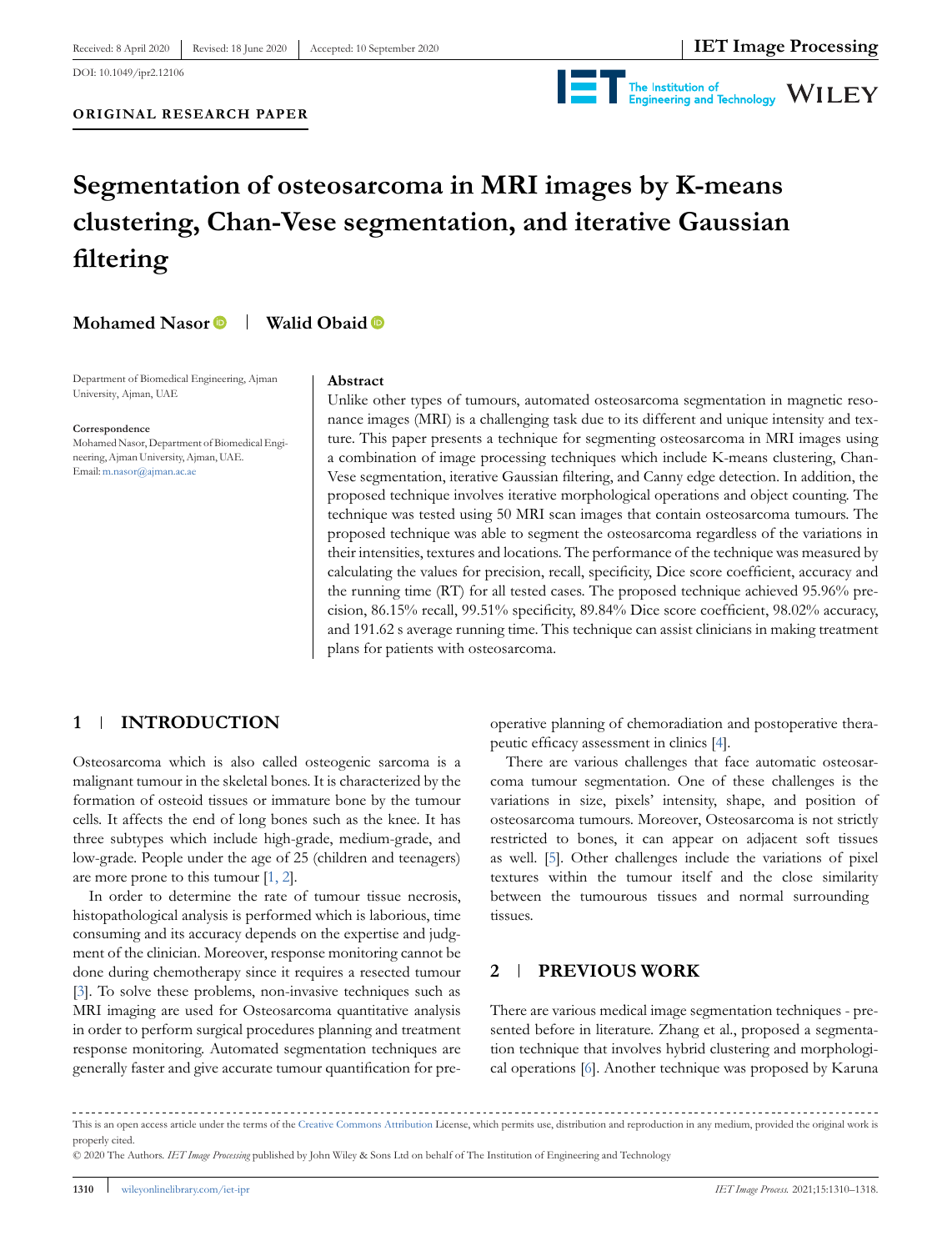et al., for MRI segmentation using principal component analysis (PCA) and hybrid clustering algorithms [7]. A segmentation technique was proposed by Hu et al., for MRI images [8]. The technique used Gaussian-mixture model and region restricted dynamic programming. A segmentation technique proposed by Alsmadi used hybrid artificial bee colony (ABC) algorithm and fuzzy C-means algorithm [9].

Various techniques were proposed for segmenting osteosarcoma in medical images in particular. Frangi et al., Glass et al., and Chen et al. proposed learning-based techniques using a large number of selected features in order to achieve higher accuracy image segmenation [10–12]. An advanced learning-based method for reducing the number of features at the cost of accuracy was used by Tripathy et al., and Zhang et al. [13, 14]. Girshick et al., Kraus et al., Moeskops et al., and Zhang et al., Ertas et al., Pereira et al., and Long et al., proposed learning-based methods that use convolutional neural networks (CNN) (FCN) [15–21]. However, these methods were not effective in identifying small object regions. A cluster-based method proposed by Chen et al. which utilizes seed points for expansion. This technique has a relatively low performance due to the lack of prior knowledge of objects [22]. A bone tumour segmentation in MRI images was proposed by Frangi et al., using neural networks based approach [10]. The method comprises two-stage cascaded classifiers. The first stage differentiates between healthy and tumourous tissues while the second stage differentiates between viable and non-viable tumours. An Osteosarcoma segmentation algorithm was proposed by Ma et al., using vectorial fuzzyconnectedness segmentation [23]. An osteosarcoma segmentation technique was presented by Hong et al., based on the analysis of blood-perfusion exocrine pancreatic insufficiency (EPI) series using similarity mapping method and watershed with specific preprocessing to perform the segmentation [24]. A segmentation method was presented by Rajeswari et al., using spatial multiple criteria fuzzy clustering [25]. Another method was proposed by Mandava et al., for segmentation of osteosarcoma in MRI images using dynamic harmony and Fuzzy C-means clustering [26]. An automatic recognition method of lesion areas in osteosarcoma X-ray images was proposed by Li and Liu [27]. The method was based on support vector machine using color and texture feature vectors. The authors reported 73%  $\pm$  11% accuracy. A fully automated approach for osteosarcoma segmentation in MRI images was proposed by Huang et al. [28]. The authors developed a conditional random field (CRF) model to incorporate multiple features. A method was presented by Zhang et al., based on multiple supervised residual network (MSRN) for osteosarcoma segmentation in CT images [29].

In this paper, we present an automatic technique for segmenting osteosarcoma in MRI images. The technique involves K-means clustering, Chan-Vese segmentation, iterative Gaussian filtering, iterative morphological operations, canny edge detection, region growing, and elimination of false regions. The main difference between this technique and previous osteosarcoma MRI segmentations is that the proposed technique can successfully segment the osteosarcoma in different MRI scan types such as T1-weighted, PD, and T2-weighted with different views: coronal (front to back) plane and sagittal (side-to-side) plane.

## **3 METHODOLOGY**

The proposed technique is comprised of K-means clustering, finding the largest surrounding edge, Chan-Vese segmentation, iterative Gaussian filtering, Canny edge detection, and region growing. The technique also includes morphological operations such as thinning, branch points elimination, and majority transformation. Figure 1 shows the block diagram of the proposed technique while Figure 2 shows MRI images of normal bones that represent the ground truth for comparison with bones with osteosarcoma [30–32].

The first step after obtaining the MRI image is performing K-means clustering. K-means is a well-known algorithm for clustering images into k regions by grouping pixels according to the similarity or dissimilarity of their feature vectors:  $X = [x_i | i = 1, 2, 3, ...]$  around clusters centroids  $C = [c_j | j = 1, 2, 3, ...]$ 1*,* 2*,* 3*,* … *k*] [33]. The feature vectors of the k regions are obtained using Euclidean distances calculated by:

$$
d = ||x_i - c_j||. \tag{1}
$$

K-means is used to process the MRI image into four clusters: high-intensity cluster, medium-high intensity cluster, mediumlow intensity cluster, and low-intensity cluster. The low-intensity cluster is discarded since it is very unlikely that it contains a tumour. The image then undergoes masking by the largest surrounding edge to remove false objects around the region of interest. The largest surrounding edge is obtained by multiplying the MRI image with a constant (n) and converting the image to binary using a large threshold value and performing morphological closing using a disk shape pattern with radius (r) coupled with filling of holes [34–36]. This process is repeated while increasing the constant (n) and the disk radius (r) gradually until the total number of detected objects becomes one. The extracted largest surrounding edge is shown in Figure 3. The next step after eliminating noise around the region of interest is segmenting the image using Chan-Vese algorithm [37] to eliminate the false bright structures around the tumour. Chan-Vese algorithm is an active contour algorithm that uses an initial contour within the image. The algorithm then expands this contour iteratively using an evolution equation until it surrounds the foreground region. The level-set functions used as evolution equation in this algorithm are  $\varphi[i, j, t]$ , where *i* and *j* represent - pixels coordinates and *t* is time. Chan-Vese segmentation algorithm operates by minimizing the fitting energy function described by the following - equation:

$$
\varphi_{t} = \partial(\varphi) \left[ \mu p \left( \int \partial(\varphi) |\nabla_{\varphi}| \right)^{p-1} \operatorname{div} \left( \frac{\nabla_{\varphi}}{|\nabla_{\varphi}|} \right) - v - \lambda_{1} (I - c1)^{2} p + \lambda_{2} (I - c2)^{2} \right],
$$
\n(2)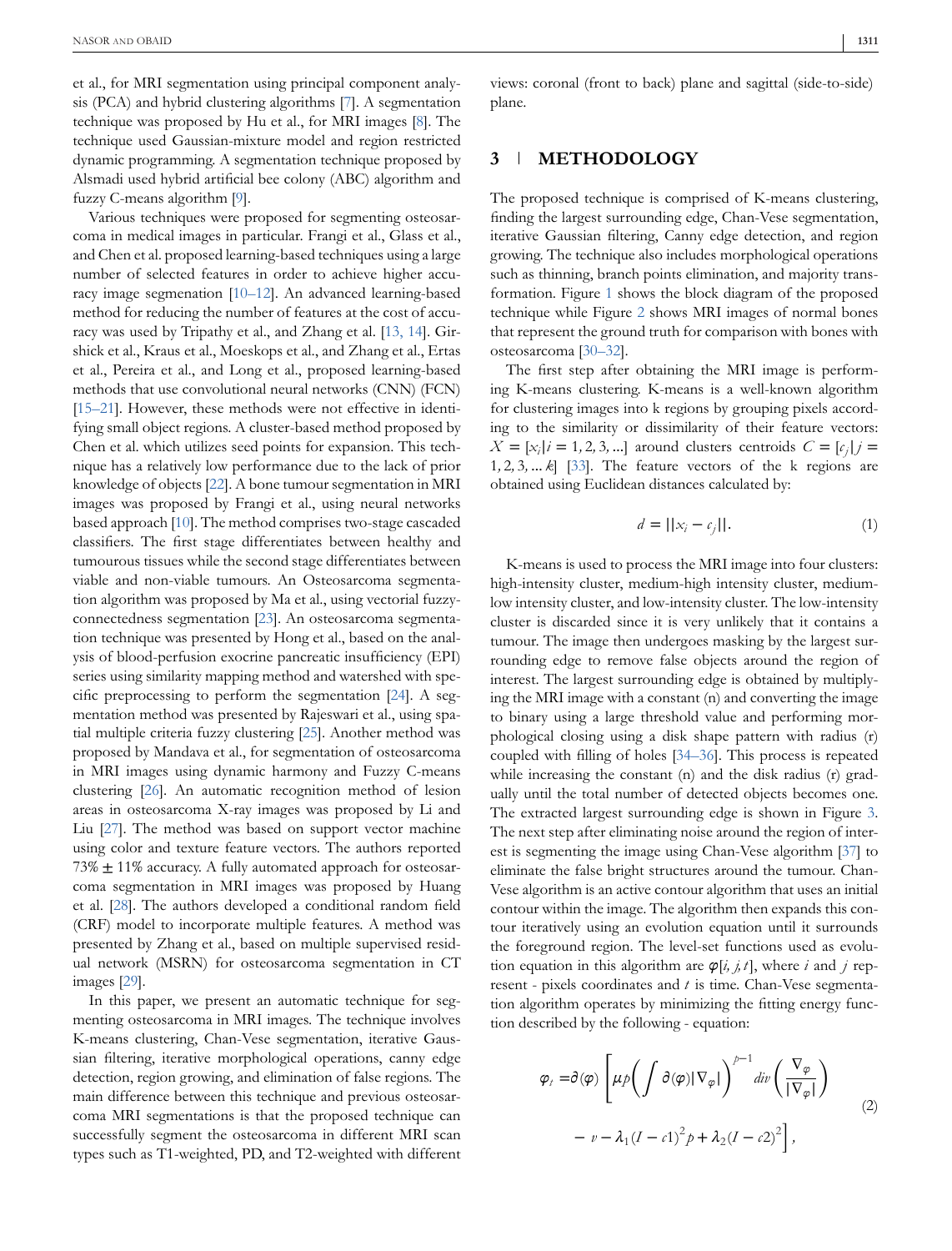

**FIGURE 1** Block diagram of the proposed technique



**FIGURE 2** Examples of normal bone MRI images

where  $p$ ,  $\mu$ ,  $v$ ,  $\lambda_1$  and  $\lambda_2$  are parameters specified by the user, c1 and c2 are the average values of the image.

The discrete form representation of the differential equation (2) at pixel (*i, j*) is:

$$
\varphi_{i,j}^{n+1} = F_1 \varphi_{i+1,j}^{n+1} + F_2 \varphi_{i-1,j}^{n+1} + F_3 \varphi_{i,j+1}^{n+1} + F_4 \varphi_{i,j-1}^{n+1} + F_2 \varphi_{i,j}^{n+1}
$$
\n(3)



**FIGURE 3** Finding the largest surrounding edge in the MRI image. (a) Original image (b) the largest surrounding edge

where

$$
F_i = \frac{\nabla t \partial_b (\varphi_{i,j}^n) \mu (pL(\varphi^n)^{p-1} C_i)}{b + \nabla t \partial_b (\varphi_{i,j}^n) \mu (pL(\varphi^n)^{p-1} (C1 + C2 + C3 + C4)},
$$
  
\n
$$
i = 1, 2, 3, 4
$$
 (4)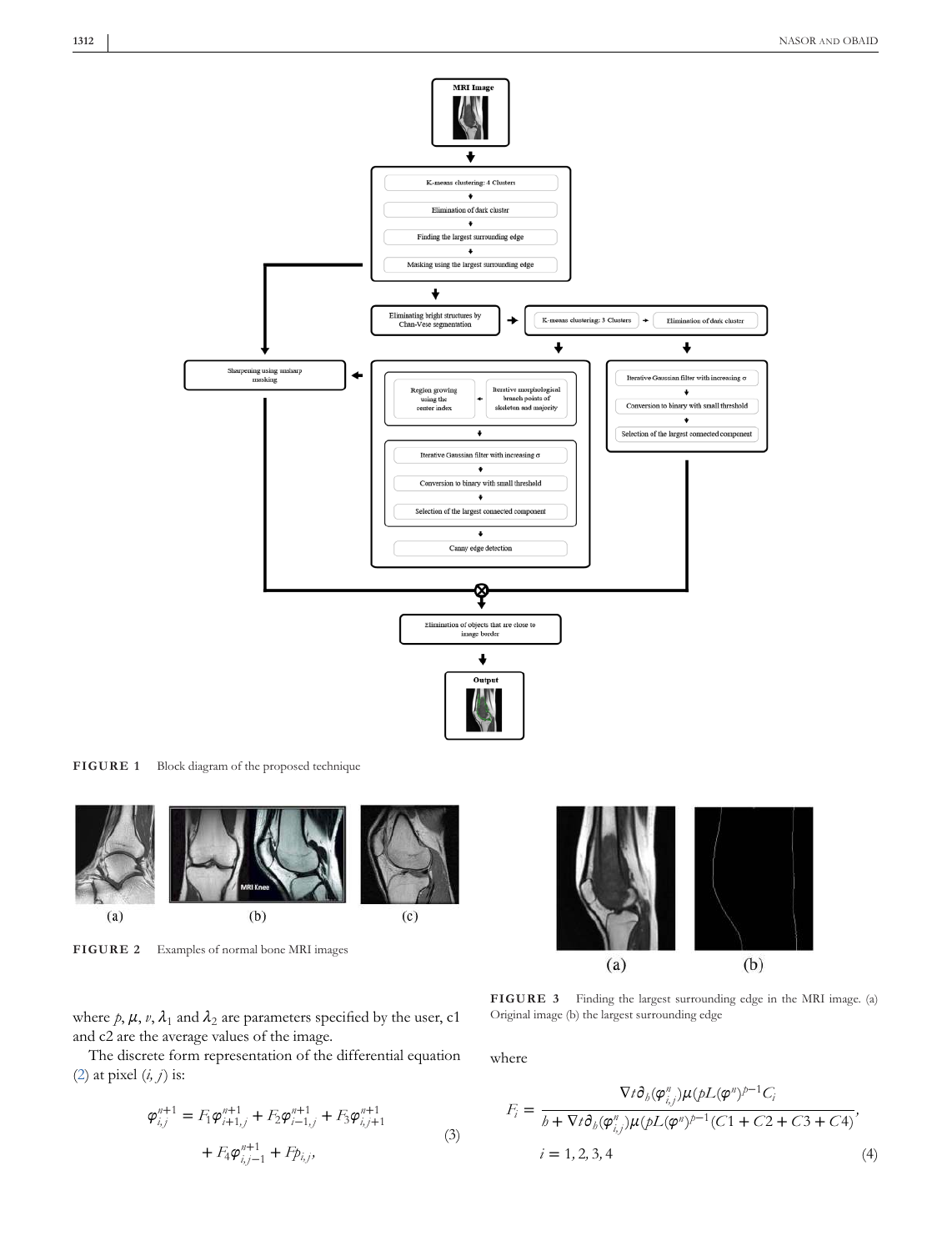$$
F = \frac{b}{b + \nabla t \partial_b(\varphi_{i,j}^n) \mu(bL(\varphi^n))^{p-1} (C1 + C2 + C3 + C4)},
$$
(5)  

$$
p_{i,j} = \varphi_{i,j}^n - \nabla t \partial_b(\varphi_{i,j}^n) [v + \lambda_1 (I_{i,j} - c1(\varphi^n))^2]
$$
(6)

where  $h = 1$  represents the implied pixel spacing, *n* and *L* are the number of iterations and the the perimeter length of the zero level set for  $\varphi$  and  $\partial_{b}$ , and  $C1$ ,  $C2$ ,  $C3$ ,  $C4$  are predefined constants.

 $-\lambda_2(I_{i,j}-c2(\varphi''))^2],$ 

K-means clustering is applied again after eliminating the highintensity cluster using Chan-Vese segmentation. The image is subsequently divided into three clusters by the second implementation of the K-means clustering and the dark-cluster is eliminated. The resultant image goes into two parallel further processing:

The first process is iterative Gaussian filtering using the filter described by the following equation:

$$
G(x, y) = \frac{1}{2\pi(\sigma_k)^2} e^{-\frac{-(x^2 + y^2)}{2(\sigma_k)^2}}, k = 1, 2, 3, ... \tag{7}
$$

This iterative filtering is performed while converting pixels to binary using a small threshold value (0.1) and selecting the largest connected component (object). The iterative process produces multiple objects and at the end, the object that has the lowest number of pixels is selected.

The second process consists of three steps: the first step comprises iterative morphological operation [38–41], thinning (removing pixels so that the object shrinks to a minimally connected stroke), finding branch points of the skeleton (setting pixels to zeros except for the one in the center of a 5x5 patch if the third row and third column were ones), majority pixel conversion (setting a pixel to 1 if most of the neighborhood pixels are ones), and selecting the largest connected component. These operations are repeated until the number of objects equal to one followed by region growing [42]. The second and third steps are iterative Gaussian filtering and masking using Canny edge detection. Finally, the tumour region is obtained from the intersection of these two parallel processes with the sharpened version of the original image. The segmented tumour is considered to be true if it does not touch the boundaries (borders) of the image while similar objects that fall on the boundaries are eliminated since they usually represent non-tumourous tissues.

Figure 4 shows the application of the K-means clustering and Chan-Vese algorithm on an MRI image. K-means clustering eliminates the dark regions as shown in Figure  $4(a)$  and Figure 4(c) while Chan-Vese algorithm eliminates the bright regions as shown in Fig 4(b). Figure 5 shows the outcomes of applying iterative Gaussian filtering, iterative morphological branch points of skeleton and majority, and region growing (adding neighbouring pixels that are similar in terms of intensity in order to increase the size of the area). The iterative Gaussian filtering



**FIGURE 4** Box plot of the performance parameters calculated by the proposed technique

eliminates false surrounding edges as shown in Figure 5(a). Iterative branch points of skeleton and majority operations enhance the region of interest as shown in Figure 5(b). Region growing is used to expand the region of interest as shown in Figure 5(c).

A pseudocode algorithm for the proposed technique is given in Algorithm 1.

# **4 RESULTS AND DISCUSSION**

The proposed technique was tested on a PC with Intel Core i5-7300U 2.7 GHz processor and 8GB of RAM and the code was written using Matlab R2015a. Fifty MRI images that include T1-weighted, T2-weighted, and PD in coronal and sagittal view planes were used in the testing [43–54]. The technique was able to accurately segment the tumours in all of the cases regardless of the variations in intensity values, size, and position of each tumour with respect to other surrounding non-tumourous regions as shown in Figures 4– 16.

In order to evaluate and validate the segmentation results, performance parameters: precision, recall, specificity, Dice score coefficient (DSC), similarity index (SI), and accuracy were calculated using the obtained values for the true positive (TP), the true negative (TN), false positive (FP), and false negative (FN) pixels. Where TP is the number of pixels which are assigned a value of one for matching the ground truth, FP is the number of pixels which are assigned a value of one despite not matching the ground truth, FN is the number of pixels which are assigned a value of zero in case of not matching the ground truth, and TN is the number of pixels which are assigned a value of zero despite matching the ground truth. The performance parameters were calculated using the following equations.

$$
Precision = \frac{TP}{(TP + FP)} \times 100\%,\tag{8}
$$

$$
\text{Recall} = \frac{TP}{(TP + FN)} \times 100\%,\tag{9}
$$

$$
Specificity = \frac{TN}{(TN + FP)} \times 100\%,\tag{10}
$$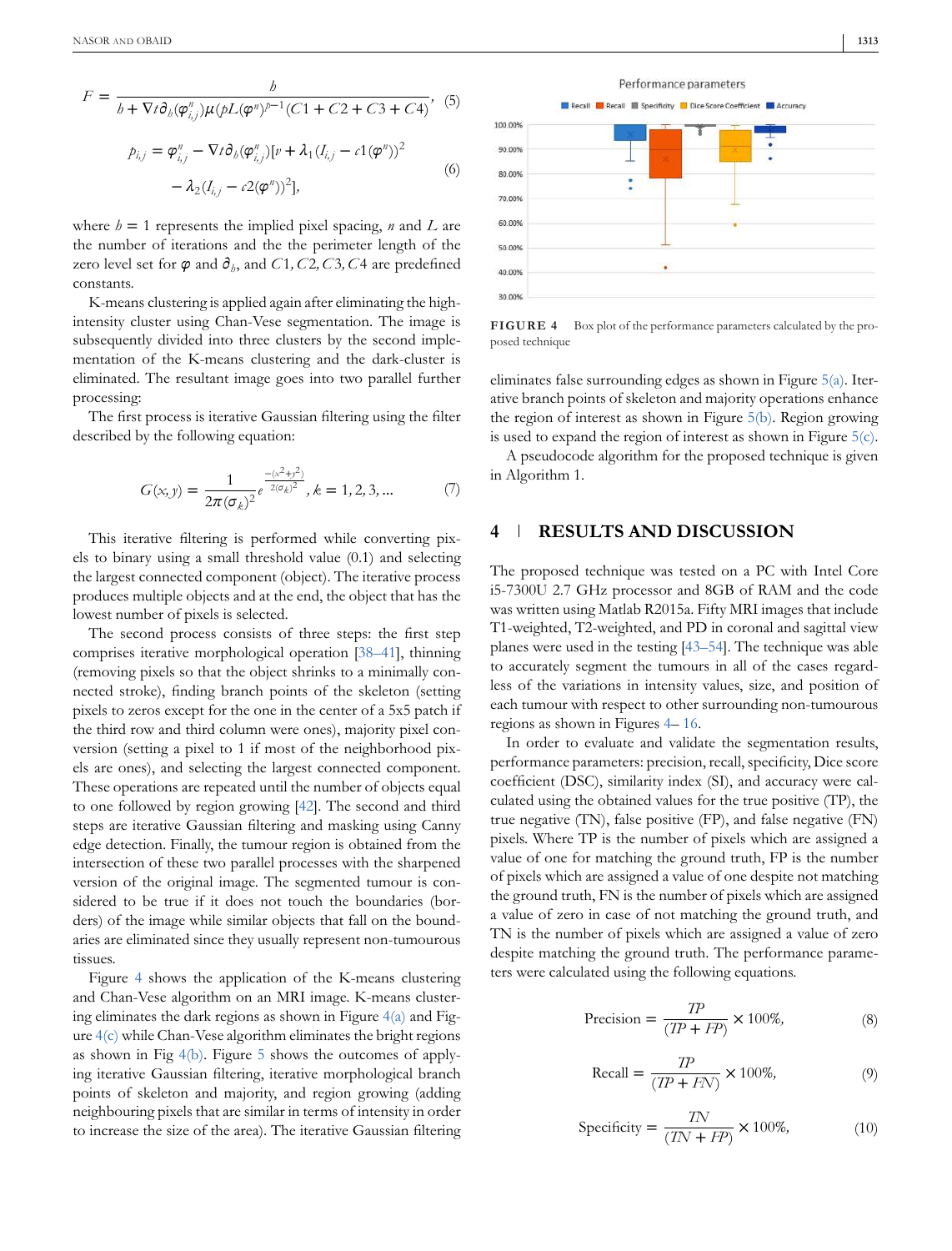

**FIGURE 5** Osteosarcoma segmentation in images 1–4





**FIGURE 6** Osteosarcoma segmentation in images 5–8





**FIGURE 7** Osteosarcoma segmentation in images 9–12





**FIGURE 8** Osteosarcoma segmentation in images 13–16





**FIGURE 9** Osteosarcoma segmentation in images 17–20





**FIGURE 10** Osteosarcoma segmentation in images 21–24



 $\mathbf{a}$ 

 $\overline{7}$ 

 $11$ 



 $\overline{4}$ 



8



12



16



15





20



23



24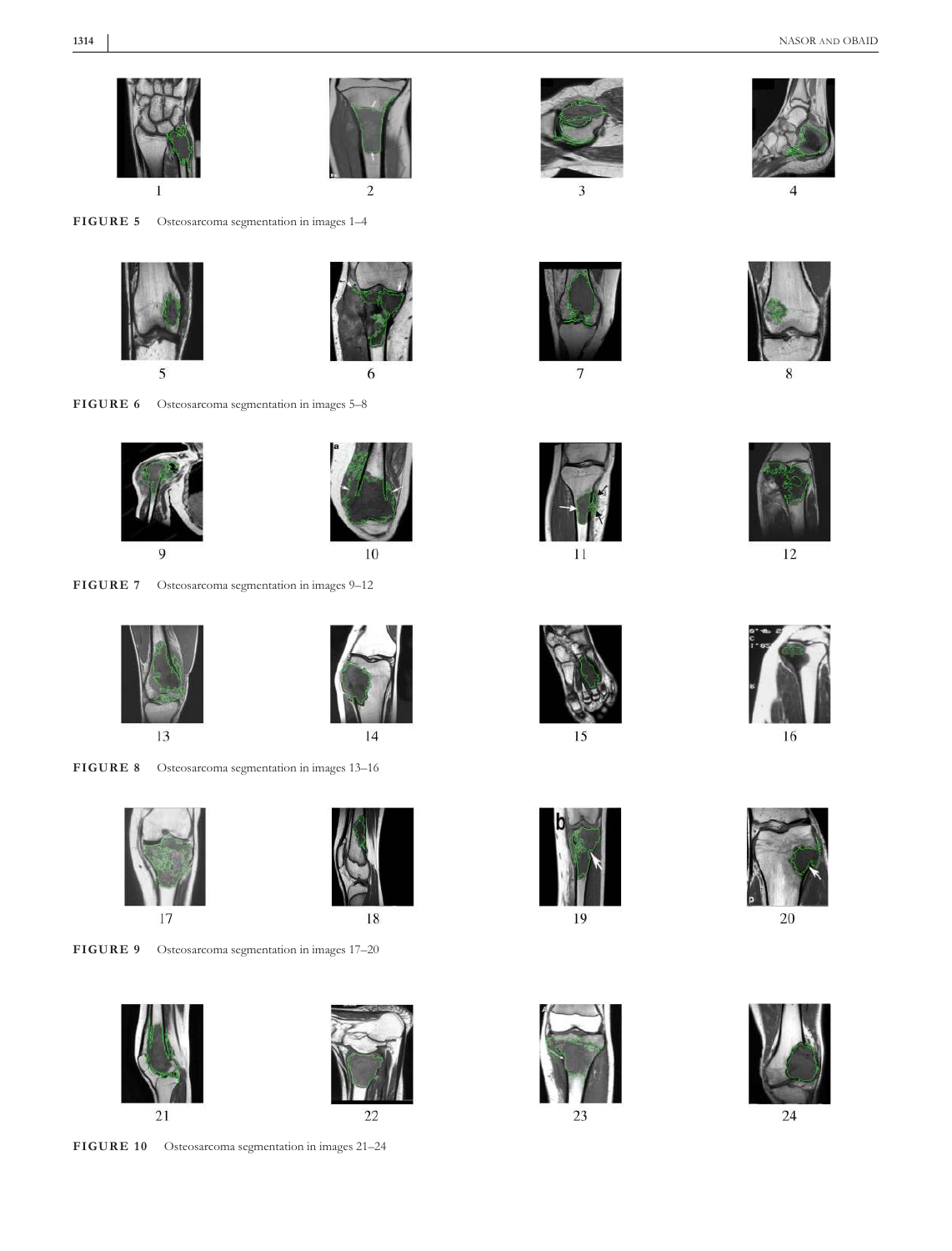



**FIGURE 11** Osteosarcoma segmentation in images 25–28





**FIGURE 12** Osteosarcoma segmentation in images 29–32





**FIGURE 13** Osteosarcoma segmentation in images 33–36





**FIGURE 14** Osteosarcoma segmentation in images 37–40





**FIGURE 15** Osteosarcoma segmentation in images 41–44





**FIGURE 16** Osteosarcoma segmentation in images 45–48





















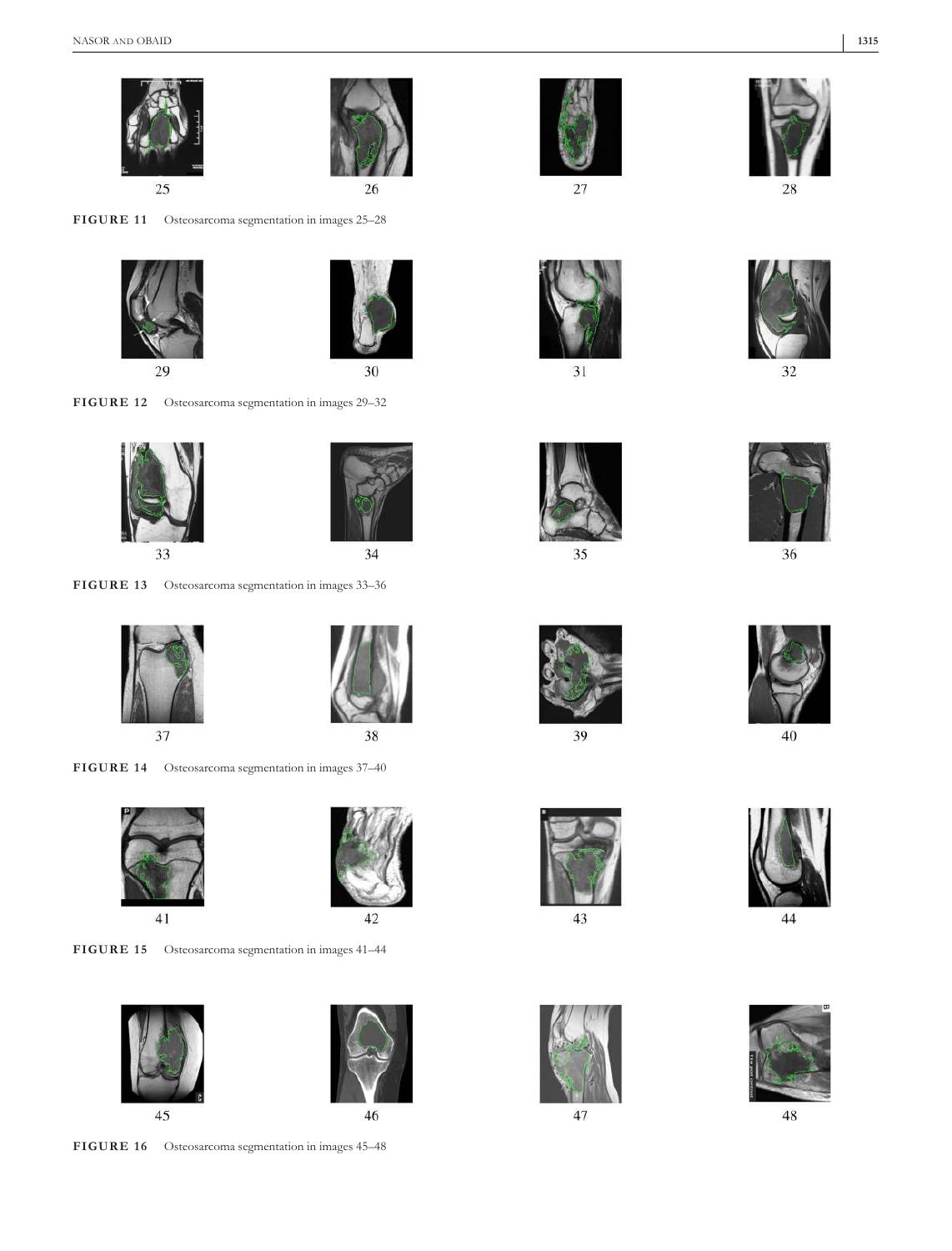*Clusters* = 4

*Clusters* = 3

*MRIimage* ←K-means(*MRIimage*,Clusters) *MRIimage* ←MRIimage - *MRIimage*(DarkCluster) *MRIimage* ←MRIimage \* *Filledimage*(L.Edge(MRIimage))

//Eliminating bright and dark regions:

*MRIimage* ←K-means(*MRIimage*,Clusters) *MRIimage* ←MRIimage - *MRIimage*(DarkCluster)

//Iterative Gaussian Filtering:

**while** *Sigma* ≤ 28 **do** *Sigma* = 2

*Sigma* ←Sigma+1

**while** *Ob jects* ≤ 1 **do** *Value* = 5

**end while**

*MRIimage* ←MRIimage - *ChanVese*(MRIimage,BrightCluster)

*MRIimage*1 ←GaussianFiltering(*MRIimage*,Sigma) *MRIimage*1 ←BinaryConversion(*MRIimage*,0.1) *MRIimage*1 ←MRIimage(LargestComponent)





**FIGURE 17** Osteosarcoma segmentation in images 49 and 50



**FIGURE 18** K-means clustering and Chan-Vese algorithms (a) using four clusters to eliminate dark cluster (b) Chan-Vese algorithm to detect bright regions (c) using three clusters after eliminating bright regions

$$
\text{DSC} = \frac{2 \times TP}{(2 \times TP + FP + FN)} \times 100\%,\tag{11}
$$

$$
Accuracy = \frac{TP + TN}{(TP + FP + FN + TN)} \times 100\%, \quad (12)
$$

The overall average running time for the MRI images is 3.19 minutes which is lower than the average running time using deep leaning segmentation [20]. A box plot showing the dispersion of the performance parameters is given in Figure 19. The quartile ranges of the scores are displayed for every performance parameter with whiskers and dots '.' representing outliers while crosses 'x' represent the average score. The average values of precision, recall, specificity, Dice score coefficient, and accuracy are 95.96%, 86.15%, 99.51%, 89.84%, and 98.02%, respectively. It can be noticed that the proposed technique achieved quite high values for precision, specificity, and accuracy as all of their average values are greater than 95% while the average values for recall and Dice score coefficient are relatively lower. It is worth noting that the average accuracy (98.02%) is higher than the values reported by Rajeswari et al., 2010 [25], Huang et al., 2016 [28], and and Li et al., 2010 [27] as shown in Table 1.



**FIGURE 19** Performing iterative Gaussian filtering and morphological operations besides region growing (a) iterative Gaussian filtering (b) iterative branch points and majority (c) region growing





*MRIimage*2 ←MorphologicalBranchPoints(*MRIimage*2,1) *MRIimage*2 ←MorphologicalMajority(*MRIimage*2,1)

/Morphological operations and filtering:

*MRIimage*2 ←MRIimage2(LargestComponent)

*MRIimage*2 ←MorphologicalThinning(*MRIimage*,Value)

*Value* ←Value+1

#### **end while**

/Canny edge:

*MRIimage*3 ←CannyEdge(MRIimage)

*MRIimage*3 ←Inverse(MRIimage3)

/Sharpening:

*Radius* = 10

*Amount* = 7

*MRIimage*4 ←Sharpen(MRIimage,Radius,Amount)

/Combining the images:

*MRIimage*5 ←MRIimage\**MRIimage*4 ∗MRIimage3

*MRIimage*5 ←MRIimage5\**MRIimage*2 ∗MRIimage1

/Eliminating border objects:

**while**  $Ob \textit{jects} \geq 1$  **do** 

*PossibleBorderob jects* ←EuclideanDistance(MRIimage5,Borders)

**if** *EuclideanDistance*(*MRIimage*5*, Borders*) < 2 **then**

*Borderob jects* ←Borderobjects+PossibleBorderobjects

# **end if**

**end while**

*MRIimage*5 ←MRIimage5-Borderobjects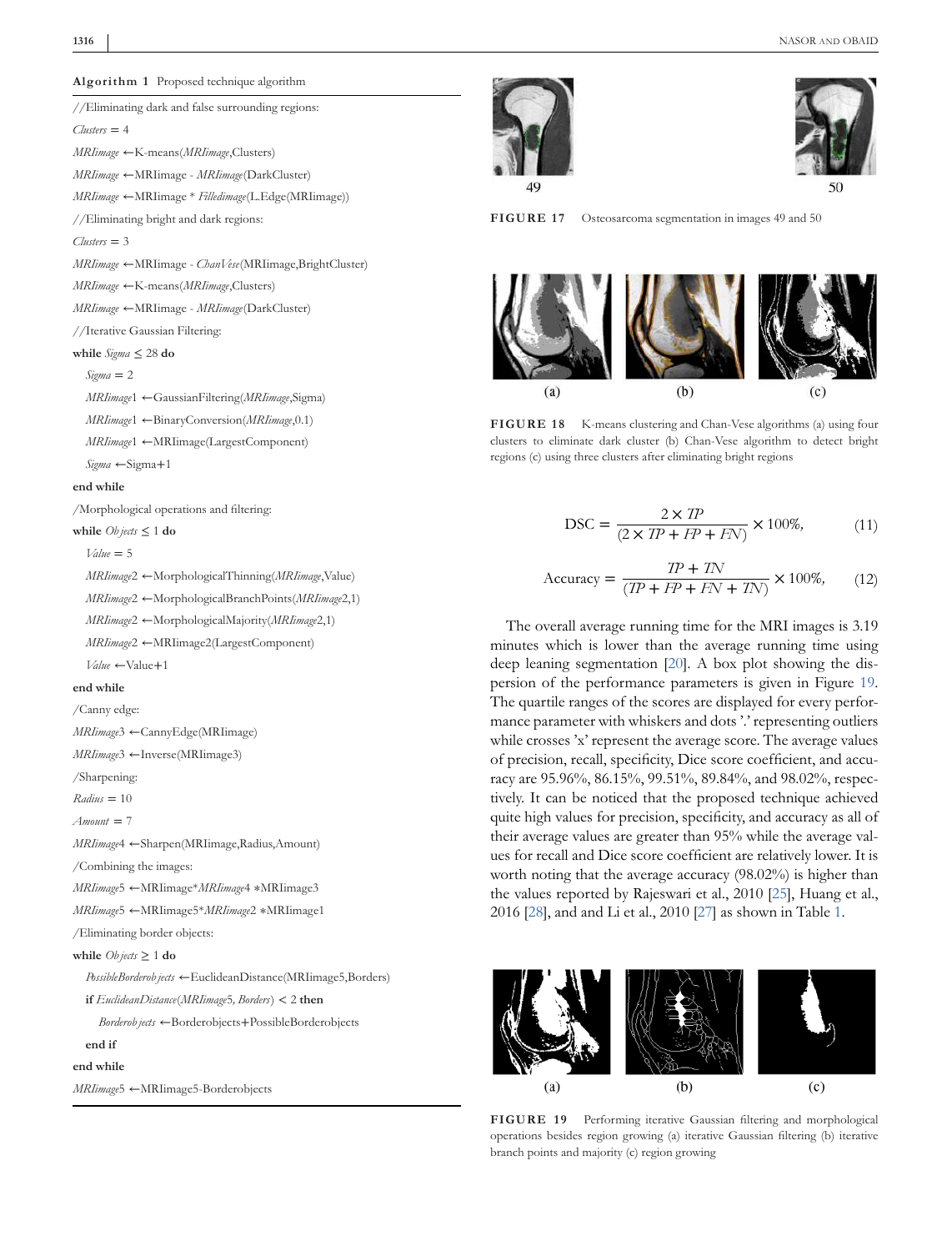**TABLE 1** Comparison between the performance of the proposed technique and other MRI osteosarcoma segmentation techniques

| Technique                     | Precision                | Recall | Specificity              | <b>DSC</b>               | Accuracy                 | Time (seconds)           |
|-------------------------------|--------------------------|--------|--------------------------|--------------------------|--------------------------|--------------------------|
| Multi-Target [28]             | $\overline{\phantom{a}}$ | ۰      | $\overline{\phantom{a}}$ | $\overline{\phantom{a}}$ | 83.5%                    | $\overline{\phantom{a}}$ |
| Dynamic Harmony [26]          | -                        | 79.9%  | $\overline{\phantom{a}}$ | 80%                      | $\overline{\phantom{a}}$ | $\overline{\phantom{a}}$ |
| Logistic Regression (LR) [55] | 72.56%                   | 74.38% | ٠                        | 70.21%                   | ٠                        | Instantaneous            |
| $LSVM$ [55]                   | 73.57%                   | 73.57% | $\overline{\phantom{a}}$ | 71.43%                   | $\overline{\phantom{a}}$ | Instantaneous            |
| <b>DNN</b> [55]               | 76.57%                   | 86.12% | $\overline{\phantom{a}}$ | 73.02%                   | $\overline{\phantom{a}}$ | Instantaneous            |
| Proposed technique            | 95.96%                   | 86.15% | 99.51%                   | 89.84%                   | 98.02%                   | 191.4                    |

# **5 CONCLUSION**

A technique to segment Osteosarcoma tumours in MRI images have been developed and tested. The technique used a combination of K-means clustering, Chan-Vese segmentation, iterative Gaussian filtering, Canny edge detection, and region growing in order to segment the tumour and distinguish between the tumour and other non tumourous surrounding tissues such as bones. The technique was tested on different types of MRI images which included T1 and T2 with coronal plane and sagittal plane. The technique was able to segment the osteosarcoma tumours in MRI images successfully with an overall accuracy of 98.02% which is higher than the accuracy reported using other segmentation methods. The future extension of this work will focus on 3D segmentation of osteosarcoma in MRI and CT images.

#### **ORCID**

Mohamed Nasor<sup>D</sup> https://orcid.org/0000-0002-4833-4363 *Walid Obaid* https://orcid.org/0000-0002-3604-0907

### **REFERENCES**

- 1. Meyers, P.A., et al.: Osteosarcoma: The addition of muramyl tripeptide to chemotherapy improves overall survival-a report from the children's oncology group. J. Clin. Oncol. 26(4), 633–638 (2008)
- 2. Picci, P.: Osteosarcoma (osteogenic sarcoma). Orphanet J. Rare Dis. 2(1), 6 (2007)
- 3. GJ, C., et al.: Prediction model of chemotherapy response in osteosarcoma by 18f-fdg PET and MRI. J. Nucl. Med. 50(9), 1435–1440 (2009)
- 4. Ritter, J., Bielack, S.: Osteosarcoma. Ann. Oncol. 21, vii320–vii325 (2010)
- 5. Fletcher, C.D., et al.: Pathology and Genetics of Tumours of Soft Tissue and Bone, 4, 264–271. IARC Press, Lyon (2002)
- 6. Zhang, C., et al.: Brain tumor segmentation based on hybrid clustering and morphological operations. Int. J. Biomed. Imaging, 1–11 (2019)
- 7. Karuna, Y., et al.: Brain tissue classification using PCA with hybrid clustering algorithms. Int. J. Eng. Technol. 7(2), 536–540 (2018)
- 8. Hu, H., et al.,: Hybrid segmentation of left ventricle in cardiac MRI using Gaussian-mixture model and region restricted dynamic programming. Magn. Reson. Imaging 31, 575–584 (2013)
- 9. Alsmadi, M.: MRI brain segmentation using a hybrid artificial bee colony algorithm with fuzzy-c mean algorithm. J. Appl. Sci. 15(1), 100–109 (2015)
- 10. Frangi, A.F., et al.: Bone tumor segmentation from MR perfusion images with neural networks using multi-scale pharmacokinetic features. Image Vis. Comput. 19(9–10), 679–690 (2001)
- 11. Glass, J.O., Reddick, W.E.: Hybrid artificial neural network segmentation and classification of dynamic contrast-enhanced MR imaging (DEMRI) of osteosarcoma. Magn. Reson. Imaging 16(9), 1075–1083 (1998)
- 12. CHEN, C.X., et al.: Osteosarcoma segmentation in MRI based on Zernike moment and SVM. Chinese J. Biomed. Eng. 22(2), 70–78 (2013)
- 13. Tripathy, R., et al.,: Gaussian processes with built-in dimensionality reduction: Applications to high-dimensional uncertainty propagation. J. Comput. Phys. 321, 191–223 (2016)
- 14. Zhang, X., et al.,: Feature selection in mixed data: A method using a novel fuzzy rough set-based information entropy. Pattern Recognit. 56, 1–15 (2016)
- 15. Girshick, R., et al.: Region-based convolutional networks for accurate object detection and segmentation. IEEE Trans. Pattern Anal. Mach. Intell. 38(1), 142–158 (2015)
- 16. Kraus, O.Z., et al.: Classifying and segmenting microscopy images with deep multiple instance learning. Bioinformatics 32(12), i52–i59 (2016)
- 17. Moeskops, P., et al.: Automatic segmentation of MR brain images with a convolutional neural network. IEEE Trans. Med. Imaging 35(5), 1252– 1261 (2016)
- 18. Zhang, W., et al.,: Deep convolutional neural networks for multi-modality isointense infant brain image segmentation. NeuroImage 108, 214–224 (2015)
- 19. Ertas, G., et al.: Computerized detection of breast lesions in multi-centre and multi-instrument DCE-MR data using 3D principal component maps and template matching. Phys. Med. Biol. 56(24), 7795–7811 (2011)
- 20. Pereira, S., et al.: Brain tumor segmentation using convolutional neural networks in MRI images. IEEE Trans. Med. Imaging 35(5), 1240–1251 (2016)
- 21. Long, J., et al.: Fully convolutional networks for semantic segmentation. In: Proceedings of the IEEE Conference on Computer Vision and Pattern Recognition, pp. 3431–3440. IEEE, Piscataway (2015)
- 22. Chen, C., et al.: Osteosarcoma segmentation in CT images based on hybrid relative fuzzy connectedness. In: 5th International Conference on BioMedical Engineering and Informatics, pp. 324–328. IEEE, Piscataway (2012)
- 23. Ma, J., et al.: Segmentation of multimodality osteosarcoma MRI with vectorial fuzzy-connectedness theory. In: International Conference on Fuzzy Systems and Knowledge Discovery, pp. 1027–1030. IEEE, Piscataway (2005)
- 24. Hong, F., et al.: Segmentation of osteosarcoma based on analysis of bloodperfusion EPI series. In: International Conference on Communications, Circuits and Systems (IEEE Cat No 04EX914), vol. 2, pp. 955–959. IEEE, Piscataway (2004)
- 25. Rajeswari, M., et al.: Spatial multiple criteria fuzzy clustering for image segmentation. In: Second International Conference on Computational Intelligence, Modelling and Simulation, pp. 305–310. IEEE Computer Society, Los Alamitos (2010)
- 26. Mandava, R., et al.: Osteosarcoma segmentation in MRI using dynamic harmony search based clustering. In: International Conference of Soft Computing and Pattern Recognition, pp. 423–429. IEEE, Piscataway (2010)
- 27. Li, C., Liu, Y.: Research on automatic recognition of lesion areas of osteosarcoma X-ray images based on support vector machine. J. Med. Inform. 31(9), 32–34 (2010)
- 28. Huang, W.B., et al.: Multi-target osteosarcoma MRI recognition with texture context features based on CRF. In: International Joint Conference on Neural Networks (IJCNN), pp. 3978–3983. IEEE, Piscataway (2016)
- 29. Zhang, R., et al.,: Multiple supervised residual network for osteosarcoma segmentation in CT images. Comput. Med. Imaging Graphics 63, 1–8 (2018)